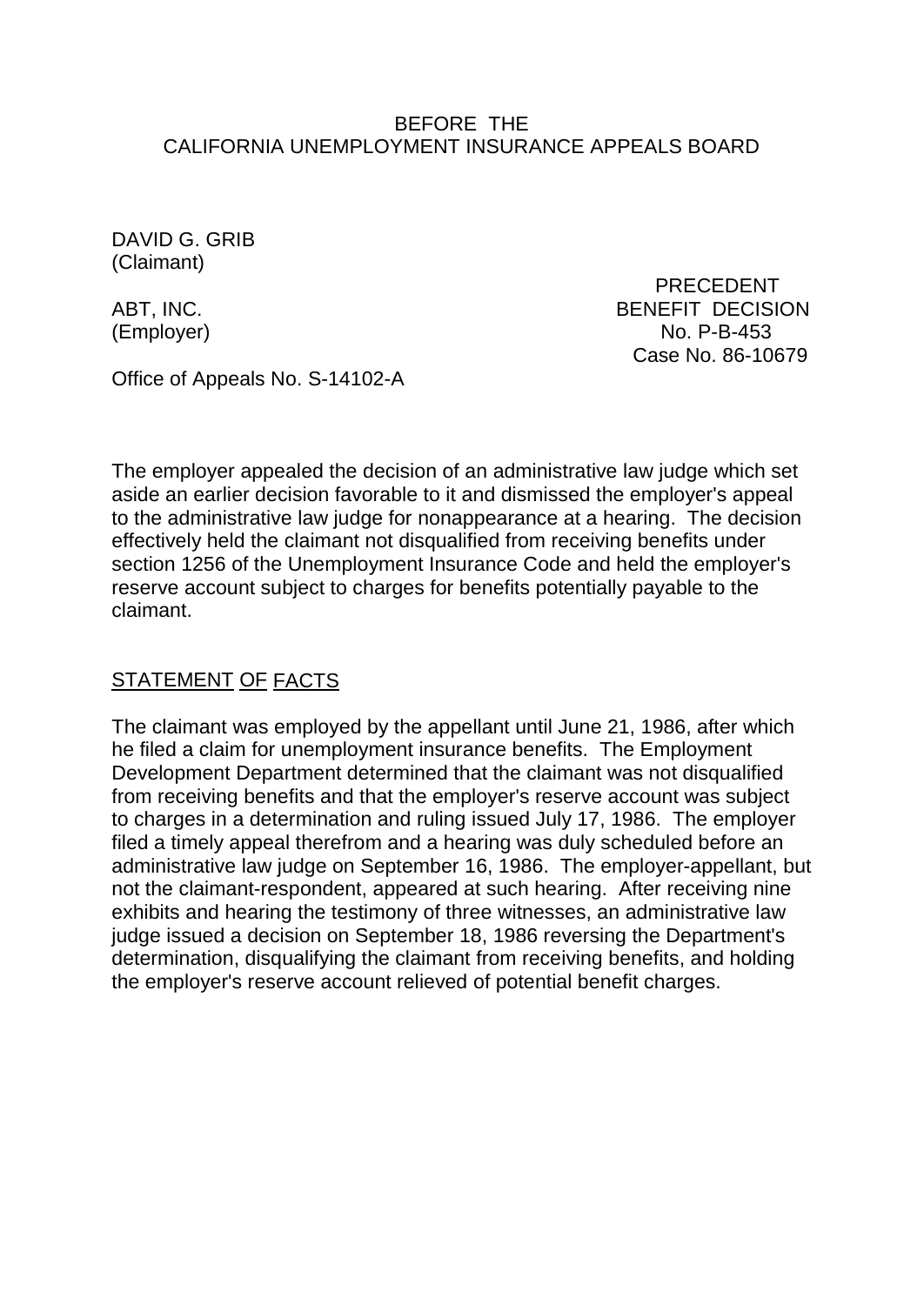Pursuant to a timely application of the claimant-respondent to reopen the matter, a second hearing was set for November 10, 1986, at which the claimant-respondent, but not the employer-appellant, appeared and presented evidence. Following such hearing, the administrative law judge issued a decision vacating the earlier decision favorable to the employer and dismissing the employer's appeal for nonappearance. From such action, the employer has appealed to this Board.

# REASONS FOR DECISION

The immediate issue before us is the propriety of the administrative law judge's decision which dismissed the employer's appeal due to its failure to attend a second hearing. Resolution of this question requires an examination of the procedural steps established for quasi-judicial adjudication.

Section 1328 of the Unemployment Insurance Code provides that a party may appeal a determination of the Employment Development Department to an administrative law judge within 20 days from mailing or personal service of the notice of determination.

Section 1334 provides that the administrative law judge shall afford the parties a reasonable opportunity for a fair hearing, after which he shall affirm, reverse, modify or set aside any determination under appeal.

With respect to post-hearing remedies, section 5045(c), Title 22, California Administrative Code, provides:

"If an appellant or petitioner fails to appear at a hearing, the administrative law judge may issue a decision dismissing the appeal or petition. A copy of the decision shall be mailed to each party together with a statement concerning the right to reopen the appeal as provided in subsection (d)."

Section 5045(d) provides in pertinent part: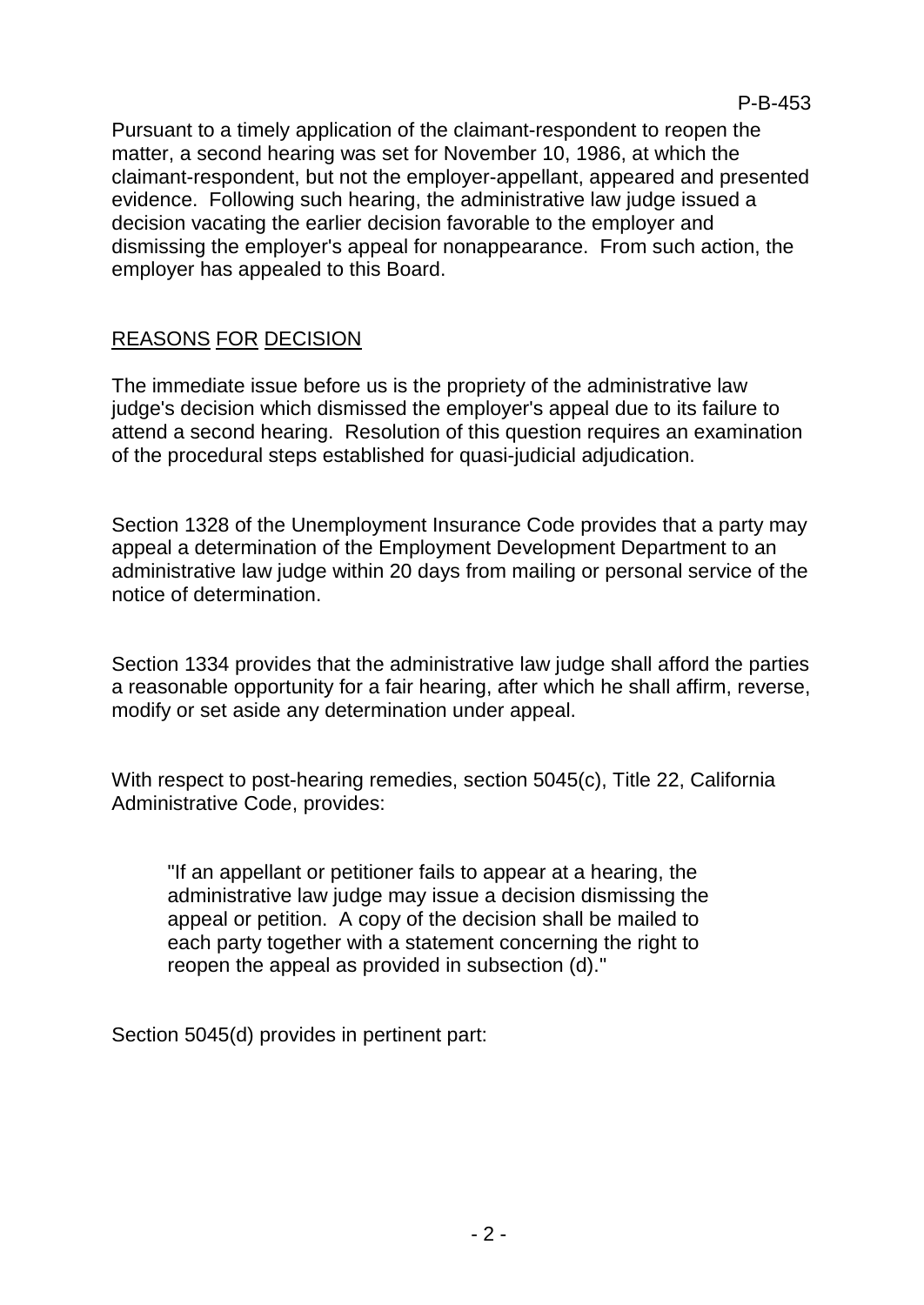"Any such dismissed appeal or petition shall be reopened by an administrative law judge if the appellant or petitioner makes application in writing within twenty (20) days after personal service or mailing of the dismissal decision and shows good cause for failure to appear at the hearing. . . ."

Section 5045(e) recites that a party other than the appellant or petitioner who fails to attend a scheduled hearing may make application to vacate the decision within 20 days after personal service or mailing of the decision to such party. Upon a showing of good cause for failure to appear at the hearing, the administrative law judge shall issue an order vacating the decision and the matter shall be set for further hearing.

Section 5041 of the Administrative Code provides that a hearing may be held simultaneously, separately or by telephone.

Both parties in this case attended a hearing before an administrative law judge. Unfortunately, they did not attend at the same time because of circumstances beyond the control of either one of them. In view of the appellant's attendance, its appeal cannot be dismissed pursuant to section 5045(c) of the Administrative Code. This prohibition follows not only from the mechanics of judicial due process but also from the acceptance of reality. The hearing of September 16, 1986 generated a record consisting of several exhibits and the testimony of three witnesses. This product cannot be expunged by procedural fiat. Were it otherwise, the purposes to be achieved by administrative legal process would be defeated.

We accept the administrative law judge's finding that good cause exists to vacate the earlier decision under section 5045(e) due to the claimant-respondent's failure to receive proper notice of the hearing. Setting aside that decision, however, does not set aside or annul the employer-appellant's appearance and presentation of evidence. Consequently, the administrative law judge should have taken the claimant-respondent's evidence at the second hearing and issued a decision on the merits of the case, taking into consideration the entire record. Since this was not done, the matter must be remanded to an administrative law judge for a decision in accordance with the views expressed herein.